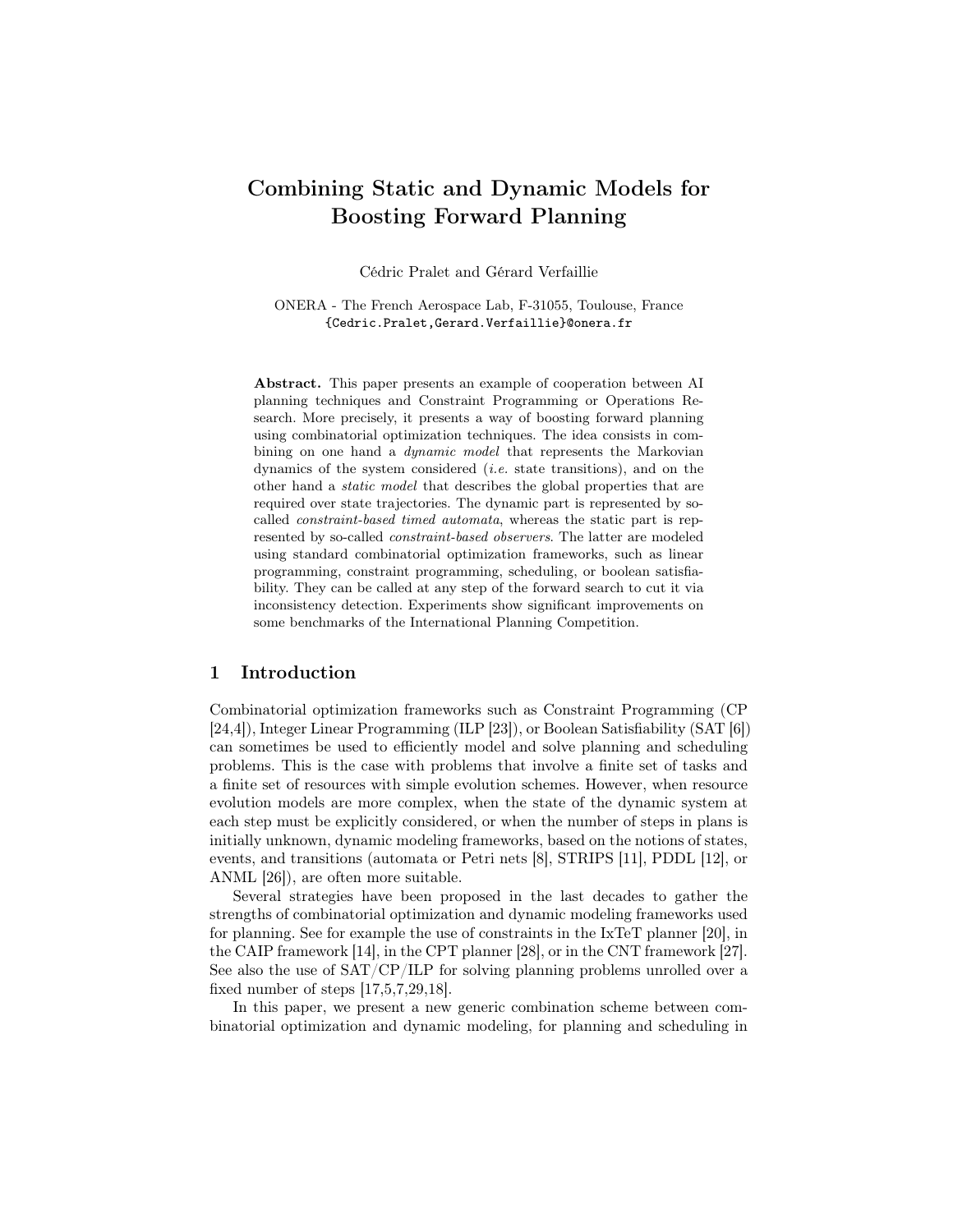deterministic settings. The basic idea consists in using two kinds of models simultaneously: on one hand a *dynamic* state transition model, able to represent complex Markovian state and resource evolutions, and on the other hand a static combinatorial optimization model, able to express global properties that are required on state trajectories. The dynamic part is modeled in a generic framework called CTA for Constraint-based Timed Automata (Sect. 3). The static part is captured by so-called constraint-based observers (Sect. 4). In the context of forward planning (Sect. 5), the static part observes transitions made by the dynamic part and is used to detect inconsistent trajectories. Experiments (Sect. 6) show significant improvements on benchmarks from the International Planning Competition (IPC [16]). We first begin with an illustrative example (Sect. 2).

## 2 Illustrative Example

Problem description Let us consider a satellite whose mission is to take images of the Earth surface, to record them, and to download them to ground stations. To do this, it is equipped with an observation instrument, an on-board memory of size Mmax, and an antenna of rate Dr. In the following,  $\mathcal I$  denotes the set of candidate images to be taken, and  $W$  the set of temporal windows during which a ground station is visible. Taking image  $i \in \mathcal{I}$  starts at time  $St_i$  and ends at time  $Et_i$ . Storing it consumes memory  $M_i$ . Downloading it lasts time  $M_i/Dr$  and must be performed in one of the windows in W. We impose that any observation performed must also be downloaded over the planning horizon. It is possible to take an image and to download another one in parallel. If image i is taken and downloaded, reward  $R_i$  is obtained. The goal is to maximize the sum of rewards over the planning horizon.

Static modeling This problem can be formalized as a scheduling problem involving a finite set of tasks. Basically, a task ta is defined by a start time start  $Of(ta)$ , an end time end  $Of(ta)$ , and a boolean variable presence  $Of(ta)$  representing its presence (tasks may be optional and therefore not present in schedules). It is possible to introduce, for each image  $i \in \mathcal{I}$ , three tasks  $\delta b_i$ ,  $rc_i$ , and  $dl_i$  representing respectively the observation of i, the recording of resulting data, and its download. Physical constraints and user requirements are modeled by Constraints 1 to 9, in a language inspired from the scheduling features of the OPL language [15]. Constraint 1 enforces that if an observation is performed (resp. not performed), associated recording and download are performed too (resp. not performed). Constraint 2 sets start and end times of observations. Constraint 3 sets durations of downloads. Constraint 4 enforces that a download must be performed within one of the ground station visibility windows. Constraint 5 enforces that observation must precede download. Constraint 6 expresses that recording starts at the beginning of observation and ends at the end of download. Constraint 7 (resp. 8) enforces that observations (resp. downloads) cannot overlap. Last, Constraint 9 expresses that the piecewise constant function incremented by memory consumptions during recordings must always be less than the memory available on-board (cumulative constraint, using the pulse function of OPL).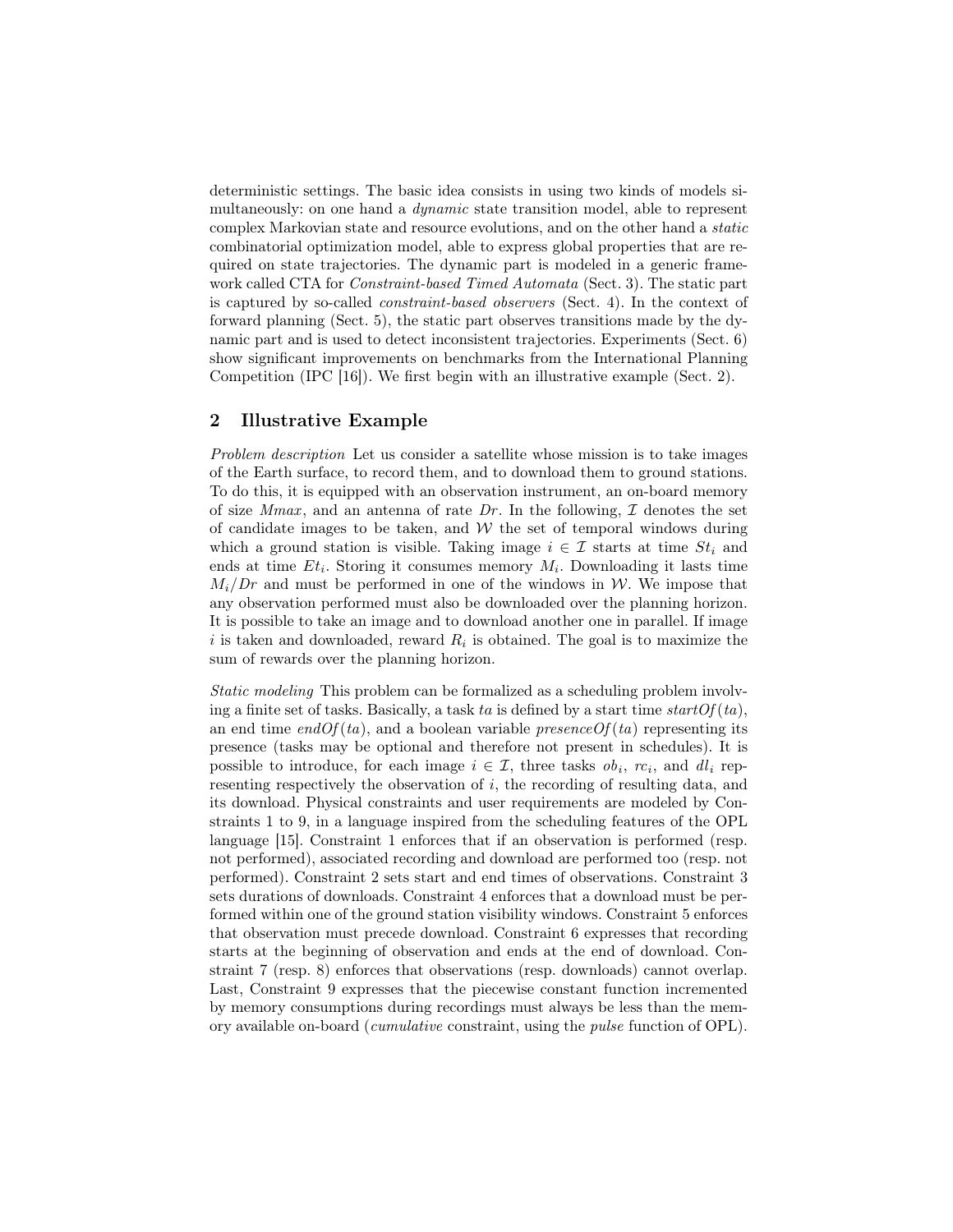Equation 10 gives the criterion to be optimized. The model obtained is static in the sense that the sets of tasks and constraints are initially completely defined.

$$
\forall i \in \mathcal{I}: \, presenceOf(obj_i) = presenceOf(re_i) = presenceOf(dl_i) \qquad (1)
$$

$$
\forall i \in \mathcal{I}: (startOf(obj_i) = St_i) \land (endOf(obj_i) = Et_i)
$$
\n
$$
(2)
$$

$$
\forall i \in \mathcal{I}: \text{ } end \text{ } of \text{ } (dl_i) - \text{ } start \text{ } \text{ } of \text{ } (dl_i) = M_i / \text{ } Dr \tag{3}
$$

$$
\forall i \in \mathcal{I}: \text{ presenceOf}(dl_i) \to (\exists w \in \mathcal{W}, \text{contains}(w, dl_i)) \tag{4}
$$

$$
\forall i \in \mathcal{I}: \text{ } endBefore(ob_i, dl_i) \tag{5}
$$

 $\forall i \in \mathcal{I}: span(rc_i, \{ob_i, dl_i\})$  (6)

 $noOverlap({\lbrace ob_i, i \in \mathcal{I} \rbrace})$  (7)

$$
no\,Overlap(\{dl_i, i \in \mathcal{I}\})\tag{8}
$$

 $\sum_{i \in \mathcal{I}} pulse(rc_i, M_i) \leq Mmax$  (9)

$$
maximize \sum_{i \in \mathcal{I}} R_i \cdot presenceOf(obj_i)
$$
\n
$$
(10)
$$

Dynamic modeling Assume now that there is a maximum level of energy Emax available on-board, due to a maximum charge of batteries, that taking images consumes power Pob and downloading them consumes power Pdl, that the platform consumes constant power Psat, and that sun exposure produces power Psun. We assume that the evolution of the level of energy available follows a piecewise linear and saturated model (saturation due to the maximum level of energy that can be stored in batteries). Modeling such evolutions or more complex ones with standard scheduling frameworks can become quite difficult. To use a static model, a possible alternative is to consider the planning problem over a fixed number of steps. But such an approach does not scale well in practice, since the models obtained may contain a huge number of variables and constraints.

Instead, modelers can come back to dynamic models, based on the notions of states, events, time, and transitions. These models remain compact because they do not unroll the problem beforehand over a fixed horizon. More precisely, let ob, dl, and sun be boolean state variables representing respectively whether or not the satellite is currently observing, downloading, and exposed to sun. Let  $mm \in [0..Mmax]$ ,  $en \in [0, Emax]$ , and t, be state variables representing respectively the current levels of memory and energy and the current time. For each visibility window  $w \in \mathcal{W}$  of a ground station, let  $vis_w$  be a boolean state variable representing whether or not the satellite is in  $w$ . Finally, for each image  $i \in \mathcal{I}$ , let *dlable<sub>i</sub>* be a boolean state variable representing whether or not image i has been taken and can be downloaded.

It is then possible to define events representing the start or the end of an observation, download, station visibility, or sun exposure period. In a STRIPSlike language [11], the preconditions and effects of these events are detailed below (given a state variable x, 'x denotes the value of x at the previous step; if a state variable is not reassigned in an event effect, its value is assumed not to change). For instance, for any image  $i \in \mathcal{I}$ , event  $startOb(i)$  can occur only if the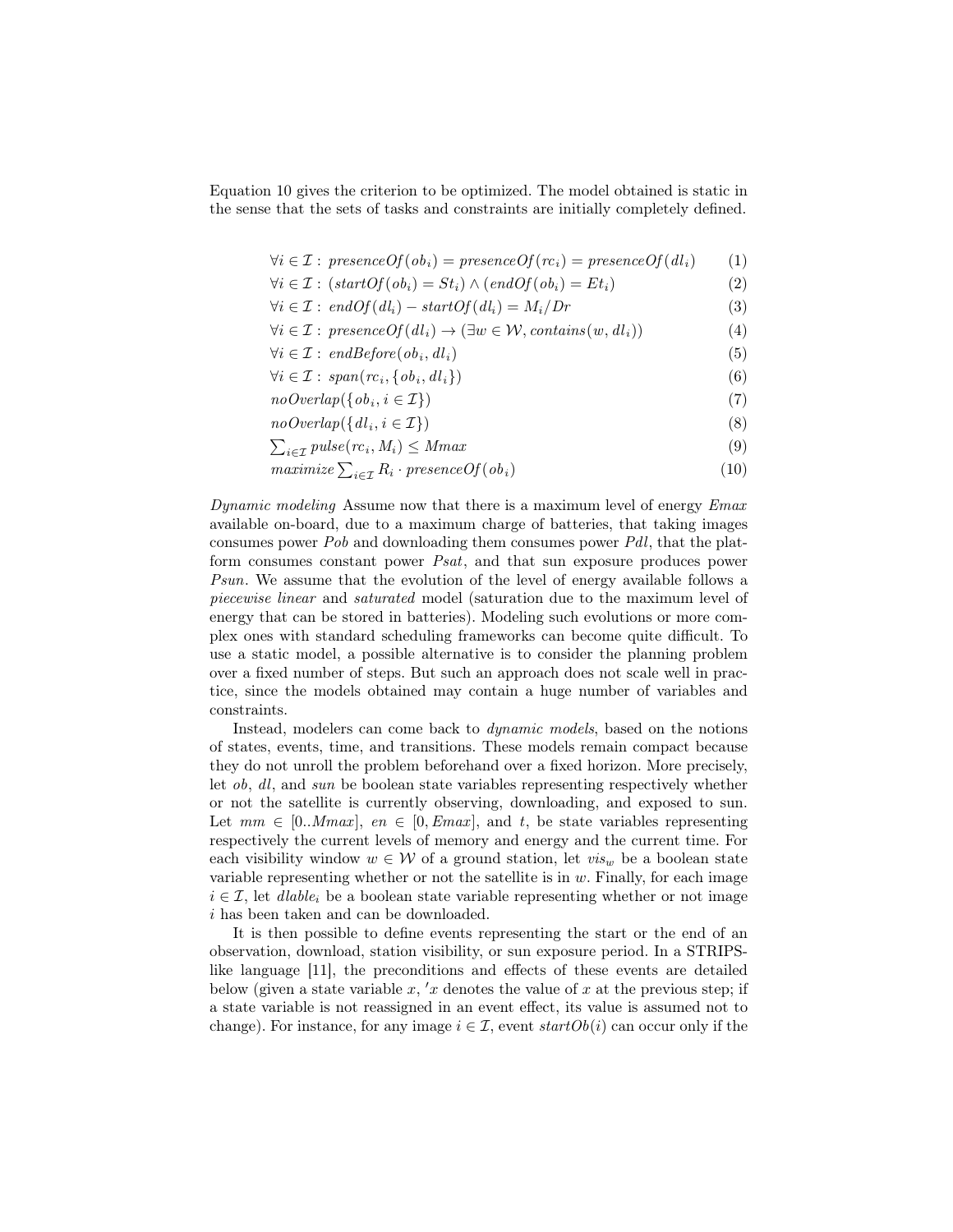satellite is not observing. Immediately after the event, the satellite is observing and memory size  $M_i$  is reserved. This dynamic model captures Constraints 4 to 9 in the previous static model.

| $startOb(i \in \mathcal{I}):$                                                                                         | $endOb(i \in \mathcal{I}):$                                                                                | (11) |
|-----------------------------------------------------------------------------------------------------------------------|------------------------------------------------------------------------------------------------------------|------|
| pre: $\neg' ob$                                                                                                       | pre: $'ob$                                                                                                 |      |
| post: <i>ob</i> , $mm = 'mm - M_i$                                                                                    | post: $\neg ob$ , dlable,                                                                                  |      |
| $startDl(i \in \mathcal{I}, w \in \mathcal{W})$ :<br>pre: $\neg' dl, 'vis_w, 'dlable_i$<br>post: $dl$ , $\neg dlable$ | $endDl(i \in \mathcal{I}, w \in \mathcal{W})$ :<br>pre: $'dl,'vis_w$<br>post: $\neg dl$ , $mm = 'mm + M_i$ | (12) |
| $startVis(w \in W)$ :<br>pre: $\neg' vis_w$<br>post: $visw$                                                           | $endVis(w \in W)$ :<br>pre: $'vis_w$<br>post: $\neg vis_{w}$                                               | (13) |
| startSun:<br>pre: $\neg' s u n$<br>post: sun                                                                          | endSun:<br>pre: 'sun<br>post: $\neg sun$                                                                   | (14) |

The evolution of the level of energy with time between any two events, the first one occurring at time 't and the second one at time  $t$ , is given by a piecewise linear saturated model:

$$
en = \min(E_{max}, 'en + (t - 't) \cdot (P_{sun} \cdot 'sun - P_{ob} \cdot 'ob - P_{dl} \cdot 'dl - P_{sat})) \tag{15}
$$

The model obtained is dynamic in the sense that it models the dynamic evolution of the system and that the set of events is not initially defined. It is Markovian in the sense that any transition only depends on the previous state and on the current event. It is deterministic in the sense that only one transition is possible starting from a given state and a given event.

Conclusion This example shows that, depending on the features to be considered, a modeler can define either a static model and constraints over the whole planning horizon, or a dynamic model involving states, events, and transitions. In this paper, we propose to combine the two kinds of models *i.e.*, to use Equations 1 to 15 simultaneously. The combination of models for boosting the resolution of a problem is not a new idea. It was already used in operations research, for example by combining constraint and linear programming. It was also already used for AI planning, e.g. in planner IxTeT [20]. The objective of this paper is to propose a new generic cooperation scheme, between on one hand a dynamic model, and on the other hand a static model based on combinatorial optimization. In order to combine these two types of models, a first option is to give priority to the static part and to use dynamic models as resource profile checkers. A second option is to give priority to the dynamic part and to use static models as global constraint checkers. Both options may be interesting. This paper explores the second one.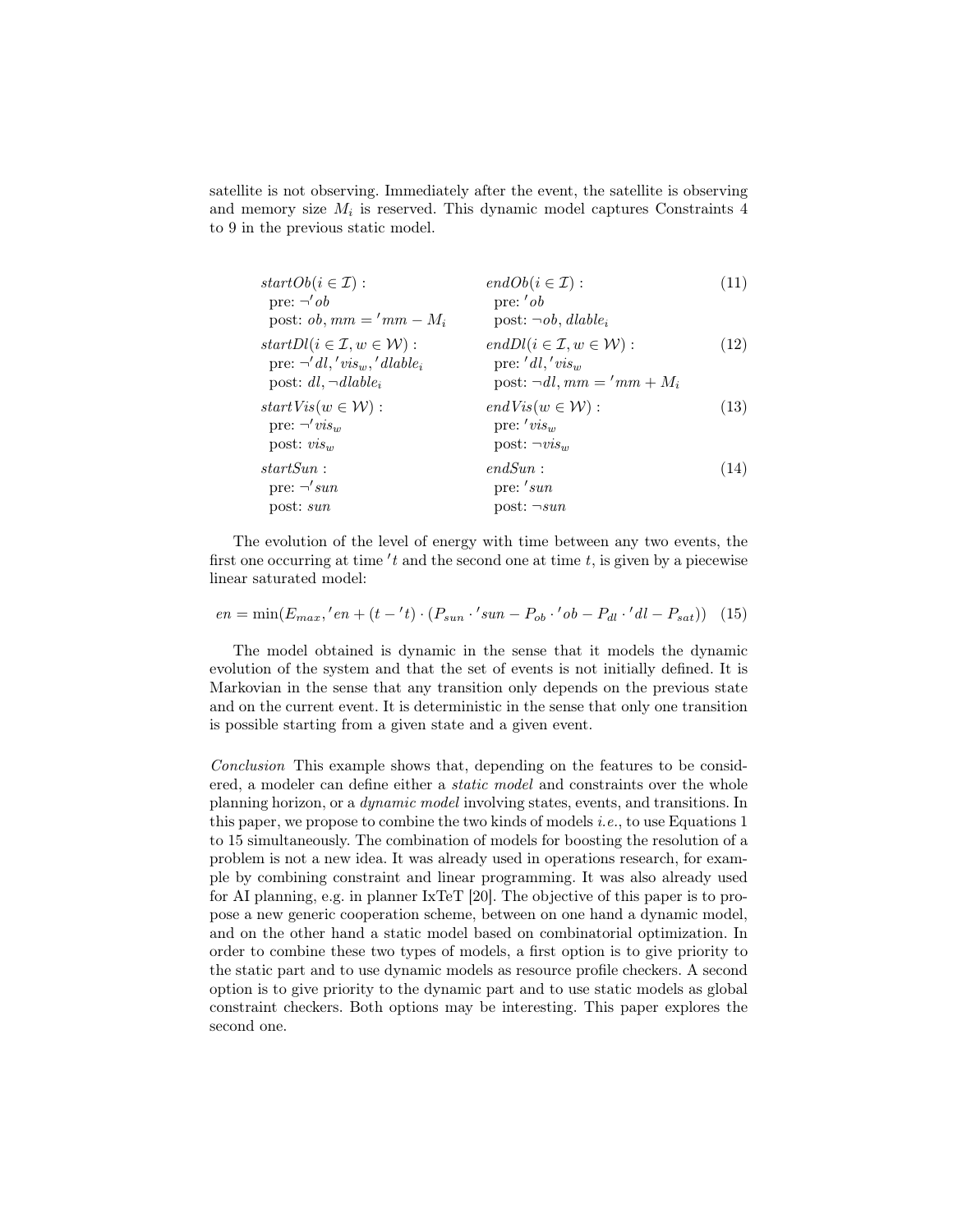## 3 Constraint-based Timed Automaton (CTA)

We first introduce the modeling framework we use to express dynamic models.

State evolution model The attributes of the system considered are modeled by a finite set S of *state variables*<sup>1</sup>. Set S is assumed to contain one special variable denoted t representing the current time. A constraint-based timed automaton over  $S$  is then defined as the union of three elements: (1) an *initialization model* I which specifies how variables in  $S$  are initialized,  $(2)$  an event transition model  $T<sup>E</sup>$  which defines the evolution of variables upon arrival of events, and (3) a time transition model  $T^{\Delta}$  which defines how variables evolve with time between two successive events. Models  $I, T^E$ , and  $T^{\Delta}$  are expressed as sets of constraints over appropriate sets of variables. All these elements are formally defined below.

**Definition 1.** A constraint-based event type e over a set of state variables S is a triple  $\langle Param_e,Pre_e,Post_e \rangle$  where:

- $-$  Param<sub>e</sub> is a finite set of variables called the event parameters;
- Pre<sub>e</sub> is a finite set of constraints on  $'S \cup Param_{e}$  called the event preconditions of e ('S is a copy of S used to represent the previous state);
- Post<sub>e</sub> is a function  $\mathbf{d}(S) \times \mathbf{d}(Param_e) \rightarrow \mathbf{d}(S)$  called the event effects; this function is defined by a finite set of constraints on  $'S \cup Param_e \cup S$  (more precisely, as an acyclic set of equalities reassigning some variables in S).

Example If variables ob and mm respectively represent the current observation state of the satellite and the current level of memory available on-board, triple  $startOb = (\{i\}, \{\neg'ob\}, \{ob, mm = 'mm - M_i\})$  defines event type "start of observation". This event type involves one parameter  $(Param_e = \{i\})$ , one precondition  $(Pre_e = {\neg'ob}]$ , and two effects  $(Post_e = \{ob, mm = 'mm - M_i\}).$ 

In the following, given an event type e and an instantiation  $p \in \mathbf{d}(Param_e)$ of its parameters,  $e(p)$  denotes event type e instantiated by p.  $e(p)$  is classically called a ground event. Events and associated state transitions are assumed to be instantaneous. We assume that, at a given step, one and only one event occurs, even if successive steps can have the same temporal position. The order in which events occur may thus influence the resulting state. Similar assumptions are made in classical timed automata [1].

Definition 2. A Constraint-based Timed Automaton (CTA) is a tuple  $\langle S, t, I, T^E, T^{\Delta} \rangle$  where:

- $S$  is a finite set of state variables, containing one special variable t representing time;
- $I$ , called the initialization model, is a set composed of one constraint  $x = a$ per  $x \in S$ ;

<sup>&</sup>lt;sup>1</sup> For any variable x,  $\mathbf{d}(x)$  denotes its domain of values and, for any set X of variables,  $\mathbf{d}(X)$  denotes the Cartesian product of the domains of values of the variables in X.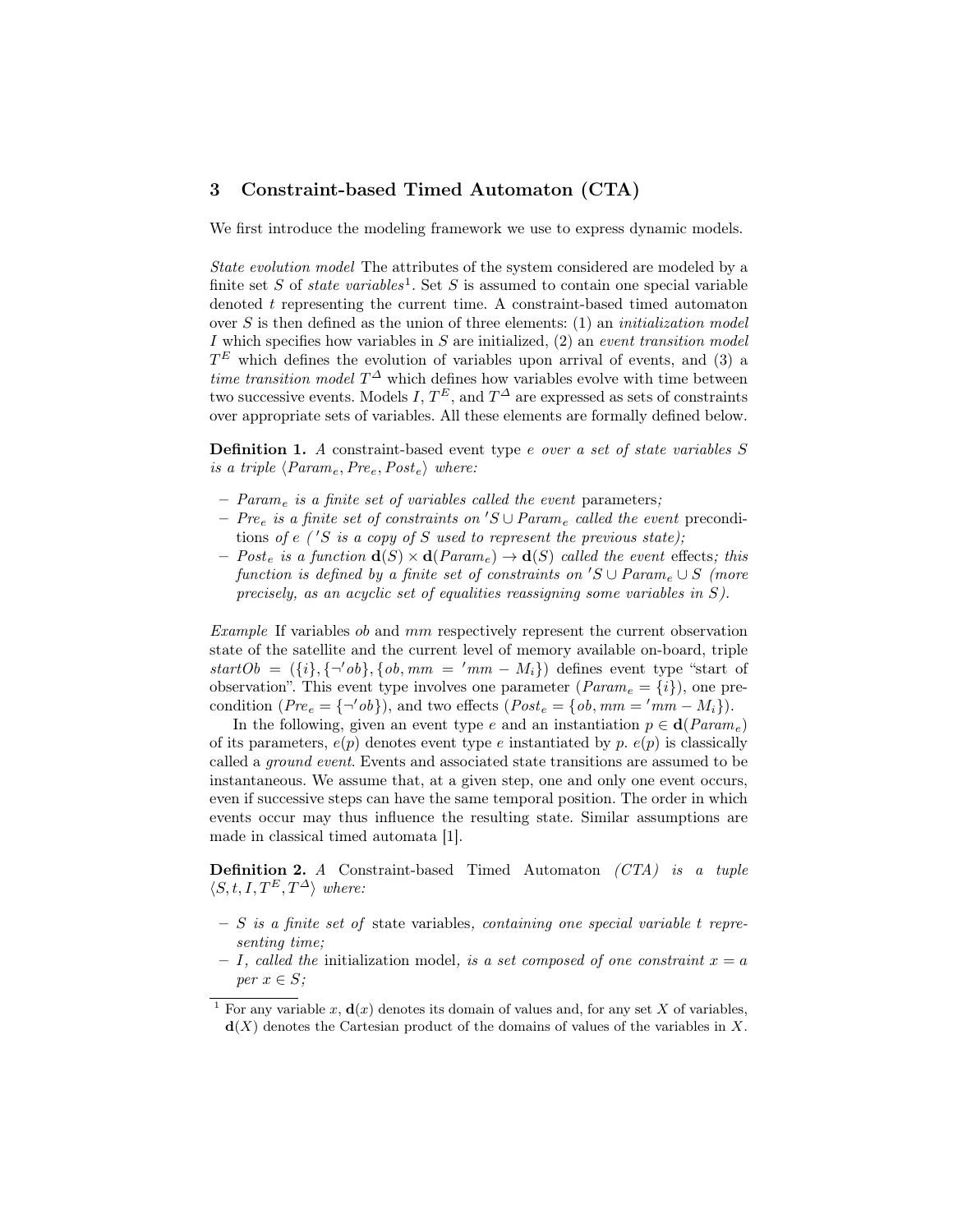- $T^{E}$ , called the event transition model, is a set of constraint-based event types over S;
- $-T^{\Delta}$ , called the time transition model, is a function  $\mathbf{d}(S) \times \mathbb{R}^+ \to \mathbf{d}(S)$ , defined by a finite set of constraints on  $'S \cup \{\delta\} \cup S$ , where  $\delta$  is a variable representing the duration between the time step associated with  $'S$  and the time step associated with  $S$ ; we assume that this set of constraints contains one special constraint  $t = 't + \delta$ , and that the state does not change if  $\delta$  takes value 0.

Example To model the illustrative space example as a CTA, we can use  $S =$  $\{ob, dl, sun, mm, en, t\} \cup \{vis_w | w \in W\} \cup \{dlabel_i | i \in \mathcal{I}\}.$  The initialization model is given by constraints such as  $sun = 1$  or  $en = 58$ , depending on the initial state considered. Event transition model  $T<sup>E</sup>$  is given by Equations 11 to 14, and time transition model  $T^{\Delta}$  is given by Equation 15.

It must be emphasized that the definition of a CTA is close to the PDDL+ language [13] and to the timed automata framework [1]. With regard to these frameworks, it brings a unified constraint-based view.

The set of valid system trajectories induced by a CTA corresponds to the set of state sequences satisfying both the initialization and transition models:

**Definition 3.** Let  $c = \langle S, t, I, T^E, T^{\Delta} \rangle$  be a CTA. A valid trajectory for c is a sequence of states  $s_1 \rightarrow^{trans_1} s_2 \rightarrow^{trans_2} \ldots s_n \rightarrow^{trans_n} s_{n+1}$  where each transition trans<sub>i</sub> is either of the form "(δ)" (time transition of duration  $\delta$ ), or of the form  $"e(p)"$  (event transition due to ground event  $e(p)$ ), and where:

- state  $s_1$  satisfies constraints in  $I$ ;
- $-$  for every  $i \in [1..n]$  such that trans<sub>i</sub> ≡ ( $\delta$ ), we have  $s_{i+1} = T^{\Delta}(s_i, \delta)$ ;
- $-$  for every  $i \in [1..n]$  such that trans<sub>i</sub>  $\equiv e(p)$ , it holds that  $e \in T^E$ ,  $p \in$ 
	- $\mathbf{d}(Param_e), (s_i, p)$  satisfies  $Pre_e$ , and  $s_{i+1} = Post_e(s_i, p)$ .

Event arrival model CTAs model how the state of the dynamic system considered evolves, through event and time transitions. In another direction, it is possible to define the set of allowed event and time transitions. A first option used in STRIPS planning is to use no event arrival model (at each step, any feasible action is a candidate action). Another option used in PDDL consists in using the notion of durative action to link events of start and end of an action. In HTNs [22], the event arrival model is defined as a task network to be decomposed.

As this is not the main subject of the paper, we just indicate here that we use an event arrival model in which (1) some events are activated initially at some specific times (for example,  $startSun$  is activated at the start of each sun exposure period and  $startVis(w)$  is activated at the start of visibility window w); (2) event transitions can activate new events in the future; for example, event  $startOb(i)$  activates event  $endOb(i)$  (if an observation starts, it must end), event  $startDl(i, w)$  activates event end $Dl(i, w)$  (if a download starts, it must end), and event endOb(i) activates event  $startD(i, w)$  (if an observation ends, the image taken may be immediately downloaded); and (3) all events present in a trajectory must be activated at some step (either initially or by event transitions).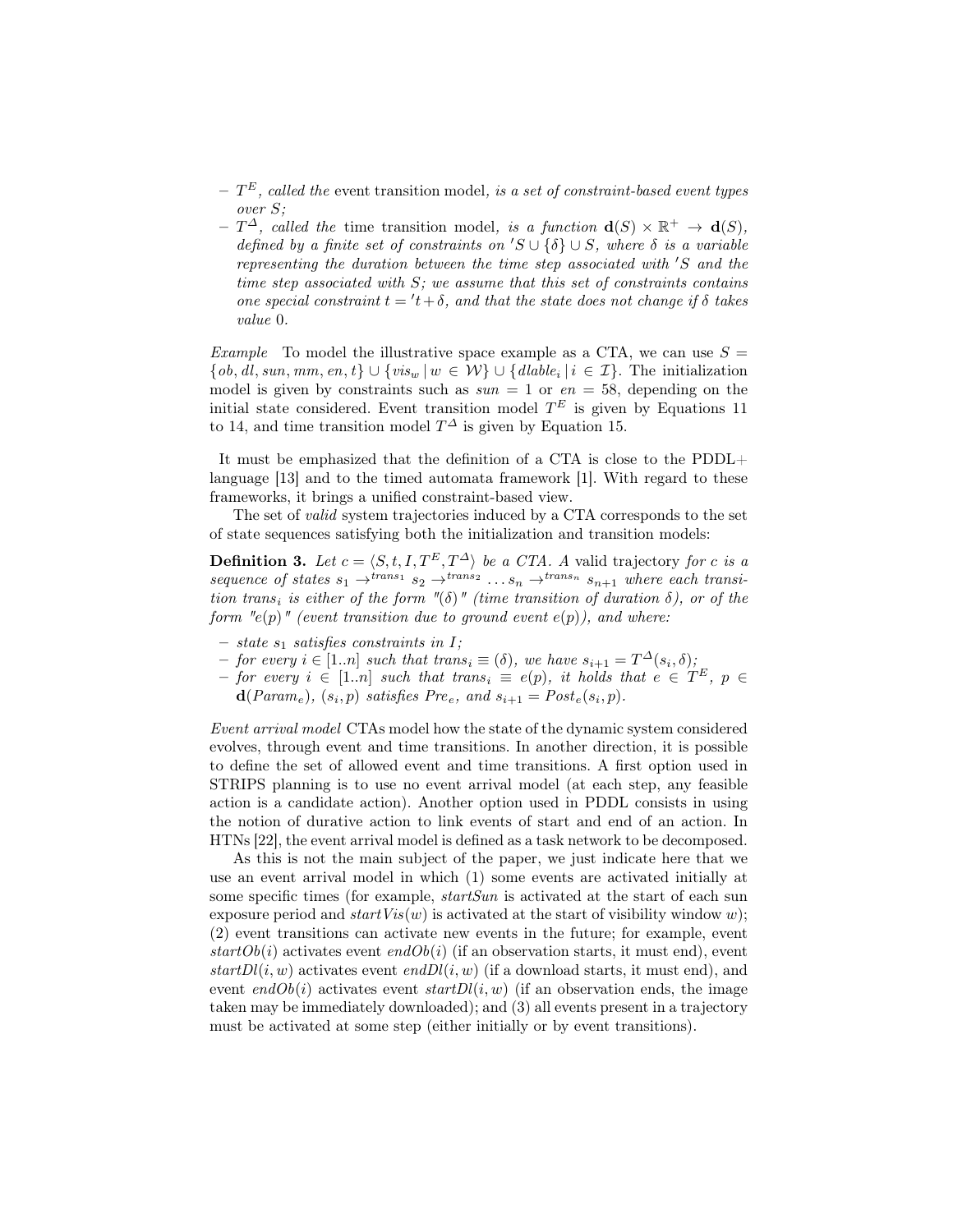## 4 Constraint-based Observers

The previous section has described the state evolution model and the event arrival model used in CTAs. We now introduce the notion of observers, which will allow static and dynamic models to be linked in a common framework.

#### 4.1 Definitions

Definition 4 introduces the notion of observer. Basically, an observer is a component which watches event transitions  $('s, e(p), s)$  and time transitions  $('s, \delta, s)$  of the dynamic system, and whose role is to detect inconsistency. To achieve this task, an observer maintains an internal state  $s<sub>o</sub>$  that evolves with transitions observed. The evolution of  $s_o$  due to event (resp. time) transitions is given by a function denoted  $T_o^E$  (resp.  $T_o^{\Delta}$ ). An observer is equipped with a consistency function  $P_o$  associating value 0 with sequences  $s_{o,1} \rightarrow \ldots \rightarrow s_{o,k}$  of observer states that are deemed inconsistent, and value 1 with the others. The observer terminology is inspired from automata and model-checking [10], where observers are used to determine whether or not all possible trajectories induced by a given automaton satisfy a specific property.

**Definition 4.** Let  $\langle S, t, I, T^E, T^{\Delta} \rangle$  be a CTA, and  $\delta$  be a temporal duration variable. An observer is a tuple  $\langle S_o, I_o, T_o^E, T_o^{\Delta}, P_o \rangle$  such that:

- $S<sub>o</sub>$  is a finite set of variables called the observer state variables;
- $I_o: \mathbf{d}(S) \to \mathbf{d}(S_o)$  is a function called the observer state initialization function;
- $T_o^E$  is a function associating with each event type  $e \in T^E$  a function  $T_o^E(e)$  :  $\mathbf{d}(S) \times \mathbf{d}(Param_e) \times \mathbf{d}(S) \times \mathbf{d}(S_o) \to \mathbf{d}(S_o); T_o^E$  is called the event transition observation function; informally,  $T_o^E(e)(s, p, s, 's_o)$  gives the observer state  $s_o$  obtained if an event transition  $('s, e(p), s)$  is observed in state  $'s_o$ ;
- $T_o^{\Delta} : \mathbf{d}(S) \times \mathbf{d}(\delta) \times \mathbf{d}(S) \times \mathbf{d}(S_o) \rightarrow \mathbf{d}(S_o)$  is a function called the time transition observation function; informally,  $T_o^{\Delta}(s, \delta, s, 's_o)$  gives the observer state  $s_o$  obtained if a time transition  $('s, \delta, s)$  is observed in state  $'s_o$ ;
- $-P_o$ : Trajs $(S_o) \rightarrow \{0,1\}$  is a function called the consistency function of the observer (Trajs( $S_o$ ) denotes the set of partial observer state trajectories  $s_{o,1} \rightarrow \ldots \rightarrow s_{o,k}$  over  $S_o$ ); informally,  $P_o$  returns value 0 for partial trajectories that are deemed inconsistent, value 1 for the others.

Example For readability reasons, observer state variables in  $S<sub>o</sub>$  are represented by name in brackets, such as [x]. We consider the space example again and make the additional assumption that each image taken must start being downloaded to a ground station at most  $U$  units of time after the start of its realization. This property can be enforced using an observer  $(S_o, I_o, T_o^E, T_o^{\Delta}, P_o)$  with:

 $S_o = \{[\texttt{t}]\} \cup \{[\textsf{obdone}_\textsf{i}] \,|\, i\in \mathcal{I}\} \cup \{[\textsf{ddone}_\textsf{i}] \,|\, i\in \mathcal{I}\},$  where  $[\texttt{t}]$  represents a copy of the current time of the system and where, for every image  $i \in \mathcal{I}$ , variables [obdone<sub>i</sub>] and [dldone<sub>i</sub>] respectively memorize that the observation/download of image  $i$  has already been triggered in the past;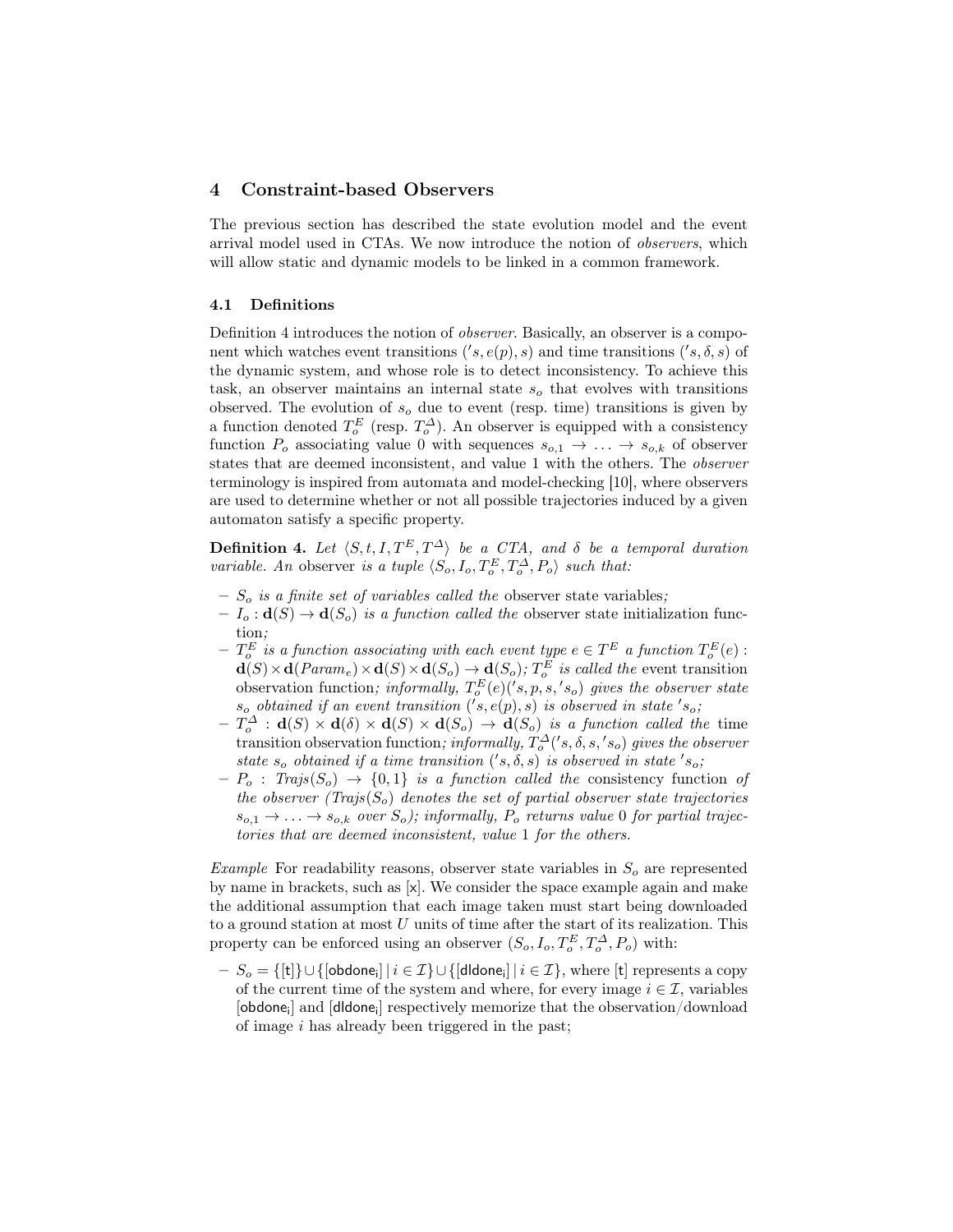- $-I_o=\{[\mathsf{t}]=0\}\cup\{[\mathsf{obdone}_\mathsf{i}]=0\,|\,i\in\mathcal{I}\}\cup\{[\mathsf{dldone}_\mathsf{i}]=0\,|\,i\in\mathcal{I}\},\,\text{expressing}$ that initially, the time is null and no activity has begun;
- $T_o^E$  an event transition observation function such that  $T_o^E(statOb(i))$  changes the value of observer state variable [obdone<sub>i</sub>] from 0 to 1, and  $T_o^E(startDl(i))$ changes the value of [dldone<sub>i</sub>] from 0 to 1;
- $-\,T_o^{\Delta}$  a time transition observation function updating the current observer time by  $[t] = t$ , with t the system state variable representing time;
- $-P<sub>o</sub>$  the consistency function associating value 0 (inconsistency) with trajectories  $s_{o,1} \to \ldots \to s_{o,k}$  such that there exists an image  $i \in \mathcal{I}$  and two indices  $j, j' \in [1..k]$  such that  $j \leq j'$ ,  $[\text{obdone}_i]_j = 1$  (image i realized at step j), [dldone<sub>i</sub>]<sub>j'</sub> = 0 (image i not downloaded yet at step j'), and  $[t]_{j'} - [t]_j > U$ (maximum delay for download exceeded for image i).

Definition 4 may seem unusable in practice, since it involves a consistency function  $P_o$ : Trajs $(S_o) \rightarrow \{0,1\}$  associating value  $0/1$  with each sequence of observer states. The number of such sequences being potentially huge or even infinite, it is not possible to define  $P<sub>o</sub>$  in extension.

A possible way to solve this problem consists in expressing  $P<sub>o</sub>$  implicitly. It is for example possible to consider that planners like TLPlan [3] or TALPlanner [19] use a consistency function  $P<sub>o</sub>$  given by temporal logic reasoning. More precisely, TLPlan uses a set of temporal logic formulae representing properties to be satisfied by the system state trajectory induced by the solution plan. These formulae are checked at each step during search.

In this paper, we consider observers whose consistency function  $P<sub>o</sub>$  is described implicitly not by temporal logic, but by constraint-based models. These observers involve, in addition to the observer state variables, a set of so-called static variables. The latter model global features of system state trajectories. Two kinds of constraints are imposed over static variables: static constraints, which correspond to standard constraints, and dynamic constraints, whose role is to establish connection between static variables and the observer state variables. These elements are formally defined below.

**Definition 5.** A constraint-based observer is a tuple  $\langle S_o, I_o, T_o^E, T_o^{\Delta}, P_o, V_o, C_o^S, C_o^D \rangle$ such that:

- $\langle S_o, I_o, T_o^E, T_o^{\Delta}, P_o \rangle$  is an observer;
- $V_o$  is a finite set of variables called observer static variables;
- $C_{o}^{S}$  is a set of constraints over  $V_{o}$  called the observer static constraints;
- $C_o^D$  is a set of constraints over  $S_o \cup V_o$  called the observer dynamic constraints;
- consistency function  $P_o$  applied to a partial trajectory ptraj :  $s_{o,1} \rightarrow \ldots \rightarrow$  $s_{o,k}$  associates value 0/1 with the constraint satisfaction problem  $(V_o, C_o^S \cup$  ${C_o^D(s_{o,i}) | i \in [1..k]}, where for every i \in [1..k], C_o^D(s_{o,i}) denotes the set$ of constraints over  $V_o$  obtained from  $C_o^D$  after having assigned variables in  $S_o$  to their value in  $s_{o,i}$ ;  $P_o$  is said to be correct (or admissible) if and only if  $P_o(ptraj) = 0$  implies that the problem is inconsistent;  $P_o$  is said to be complete if and only if  $P_o(ptraj) = 1$  implies that the problem is consistent.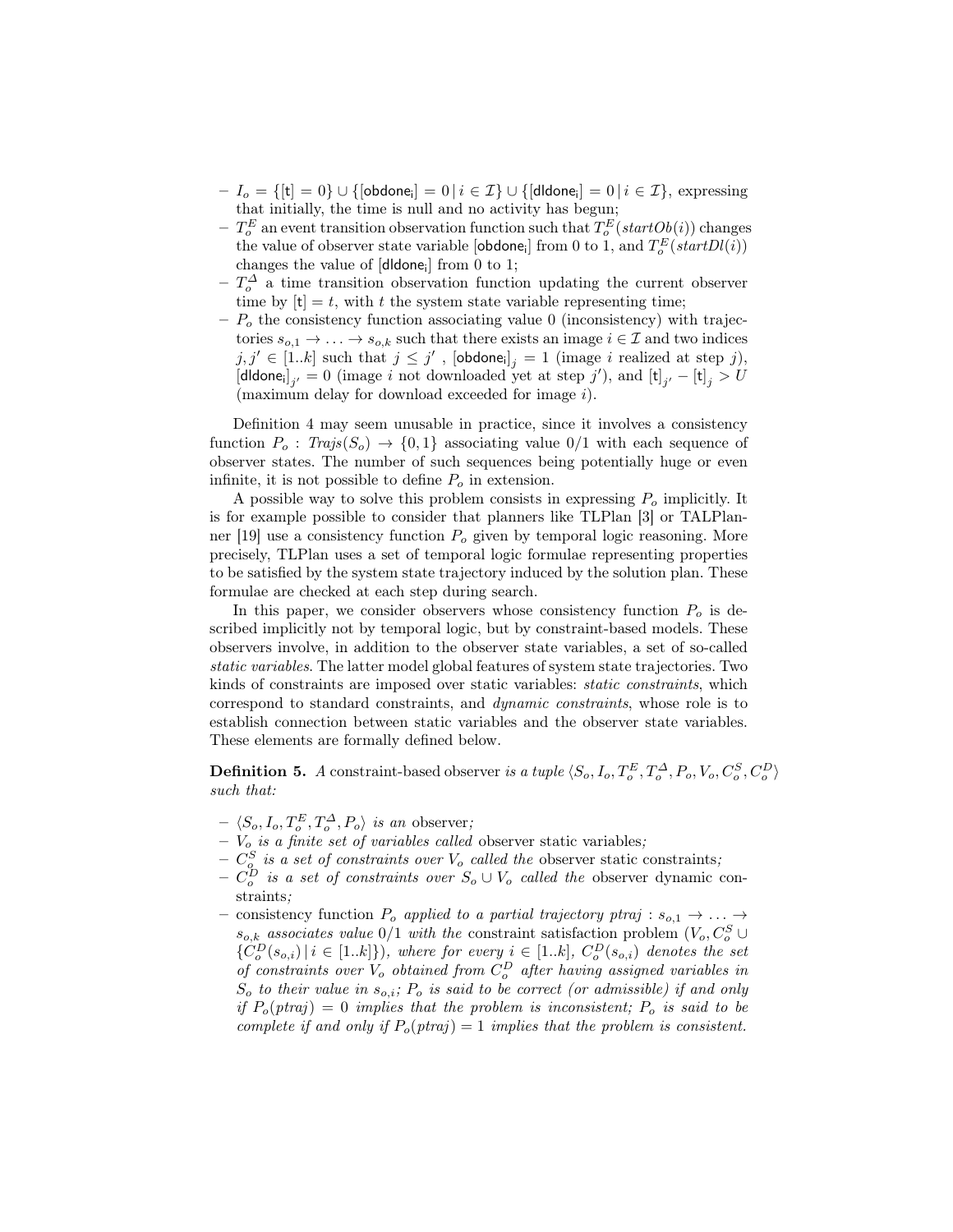The intuition behind Definition 5 is that a constraint-based observer accumulates constraints along trajectories and detects trajectory inconsistency when the set of static constraints in  $C_o^S$ , plus the accumulated dynamic constraints in  $C_o^D$ , is inconsistent. The reasoning performed by an observer may be incomplete i.e., associating value 1 with inconsistent problems. This may be useful to obtain fast observers. It may be incorrect *i.e.*, associating value  $0$  with consistent problems. This may be useful to obtain more pruning at the price of possible loss of solutions.

Definition 5 allows the set of variables  $V_o$  and the set of constraints  $C_o$  to take the form of any standard combinatorial optimization problem: a mixed/integer linear problem (MIP), a boolean satisfiability problem (SAT), a pseudo-boolean optimization problem (PB), or a constraint satisfaction problem (CP). In case of a mixed/integer linear problem, consistency function  $P<sub>o</sub>$  can be the consistency of the linear relaxation obtained using the simplex algorithm. In case of boolean satisfiability and pseudo-boolean optimization,  $P<sub>o</sub>$  can result from unit resolution. As for constraint programming,  $P<sub>o</sub>$  can result from any constraint propagation mechanism allowing inconsistent values to be removed from the domains of variables in  $V_o$  ( $P_o$  returns 0 when an empty domain is detected).

From a semantic point of view, constraint-based observers may express different kinds of knowledge: (a) they can enforce redundant knowledge with regard to the dynamic part and serve to prune search earlier; in particular, observers can model static relaxations of a dynamic planning problem; or (b) they can specify additional constraints whose expression in a dynamic Markovian model would be cumbersome. More generally, observers may offer a more global view or a different perspective on a planning problem. Combining perspectives and branching several observers to a CTA can be the key to reduce computing times. Elements such as temporally extended goals [2] can also be captured by observers. Last, it must be stressed that the definition of observers does not imply the addition of attributes to the initial CTA, as each observer maintains its own internal state. This way, observers can be plugged in and out easily. A global view of the framework considered is given in Fig. 1.



Fig. 1. Global view of the framework.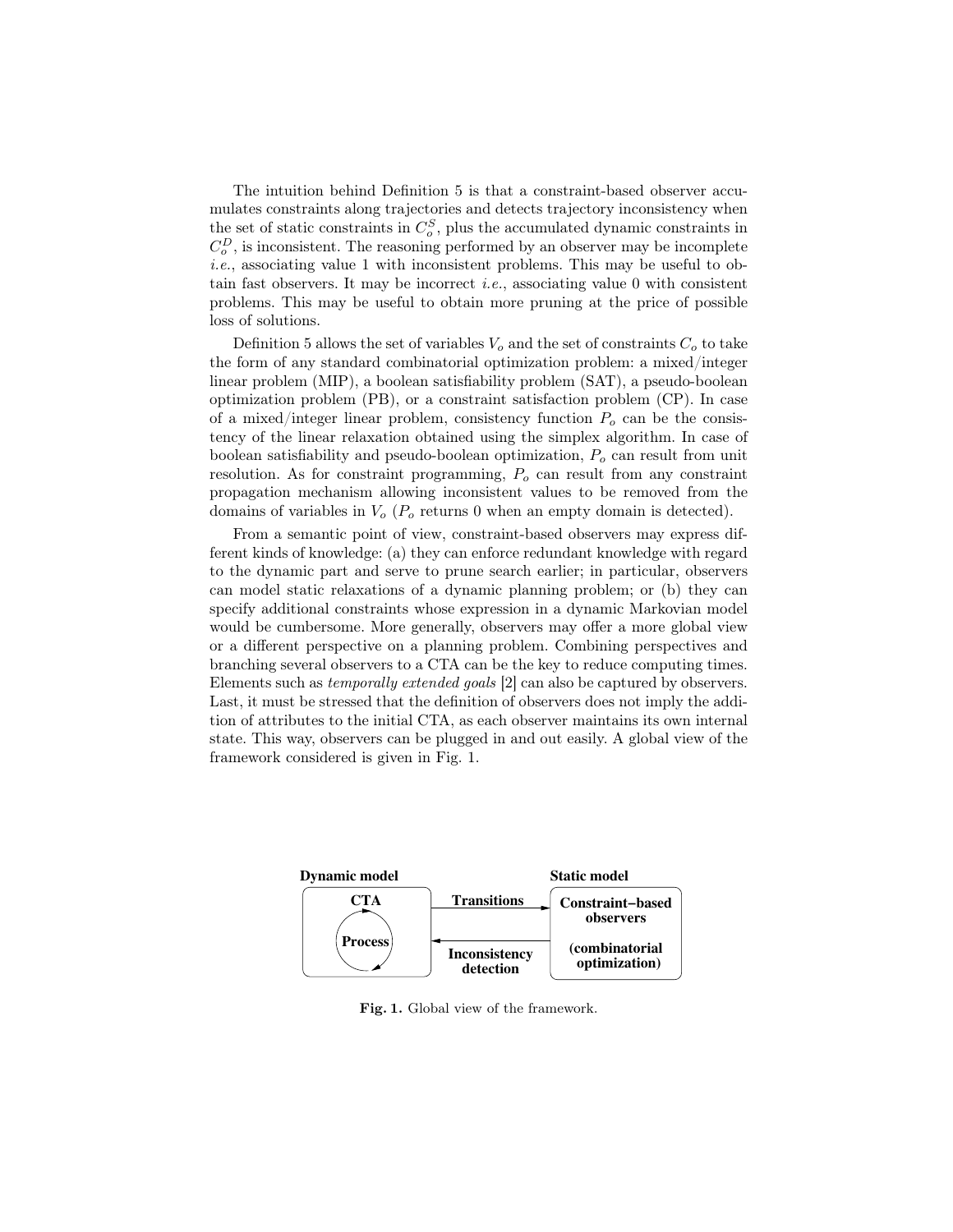#### 4.2 Example 1: a CP-observer for the illustrative space example

For the illustrative space example, we define an observer based on Constraint Programming (CP) and associated scheduling techniques.

Observer dynamic part  $\langle S_o, I_o, T_o^E, T_o^{\Delta} \rangle$  Set  $S_o$  includes the following variables: variable [t] representing the current time, and, for each image  $i \in \mathcal{I}$ , four boolean state variables: [**obtriggered**<sub>i</sub>] and [**d|triggered**<sub>i</sub>] to represent respectively that the observation/download of image  $i$  has just been triggered, and  $[obdone_i]$  and [dldone<sub>i</sub>] to memorize respectively that the observation/download of image  $i$  has already been triggered in the past.

 $\text{Initially } (I_o), [\mathsf{t}] = 0 \text{ and } [\textsf{obtriggered}_{\mathsf{i}}] = [\textsf{obdone}_{\mathsf{i}}] = [\textsf{dltriggered}_{\mathsf{i}}] = [\textsf{dldone}_{\mathsf{i}}] =$ 0. Event transition function  $T^E_o$  expresses that  $[\text{obtriggered_i}]$   $(\text{resp.}\ [\text{dllriggered_i}])$ takes value 1 if and only if event  $startOb(i)$  (resp.  $startDl(i)$ ) is observed. At every step, state variable [obdone<sub>i</sub>] takes value '[obdone<sub>i</sub>]∨ [obtriggered<sub>i</sub>], which means that an observation has been triggered in the past if either it was already triggered at the previous step, or it is triggered at the current step. Similarly, [dldone<sub>i</sub>] is given by '[dldone<sub>i</sub>] ∨ [dltriggered<sub>i</sub>]. Variable [t] is not modified by  $T_o^E,$ but when a time transition of duration  $\delta$  occurs,  $T_o^{\Delta}$  gives  $[t] = '[t] + \delta$ .

Observer static part  $\langle V_o, C_o^S \rangle$  Observer static variables in  $V_o$  are, for each image  $i \in \mathcal{I}$ , tasks  $ob_i$ ,  $dl_i$ ,  $rc_i$  introduced in Sect. 2. Observer static constraints in  $C_o^S$ are Constraints 1 to 9, plus, to replace Equation 10, constraint  $\sum_{i\in\mathcal{I}} R_i \cdot \text{presenceOf}(ob_i) > \text{Best}$ , the best reward found so far.

Observer dynamic constraints  $C_o^D$  These constraints allow information to be transferred from the dynamic part to the static part of the observer. Observer dynamic constraints in  $C_o^D$  are Constraints 16 to 19. Constraint 16 expresses that if the observation of any image i is triggered, then task  $\delta b_i$  is present. Constraint  $17$  expresses that if any image  $i$  has not been already taken and if its observation start time  $St_i$  is outdated, then task  $ob_i$  is not present. Constraint 18 specifies that if the download of any image  $i$  is triggered, then task  $dl_i$  is present and its start time equals the current time. Last, Constraint 19 expresses that if any image i has not been downloaded yet, then either it is not downloaded, or its download starts after the current time.

$$
[obtriggered_i] \rightarrow presenceOf(obj_i)
$$
\n
$$
(16)
$$

 $(\neg[\text{obdone}_i] \land ([t] > St_i)) \rightarrow \neg \text{presenceOf}(ob_i)$  (17)

$$
[dtriangle] \rightarrow (presenceOf(d_i) \land (startOf(d_i) = [t])) \tag{18}
$$

 $\neg[\text{dldone}_i] \rightarrow (\neg \text{presenceOf}(dl_i) \lor (\text{startOf}(dl_i) \geq [t]))$ (19)

Observer consistency function  $P<sub>o</sub>$  It can be the result of constraint propagation over the static variables, using efficient techniques to handle scheduling constraints (case of an incomplete, but correct, consistency function).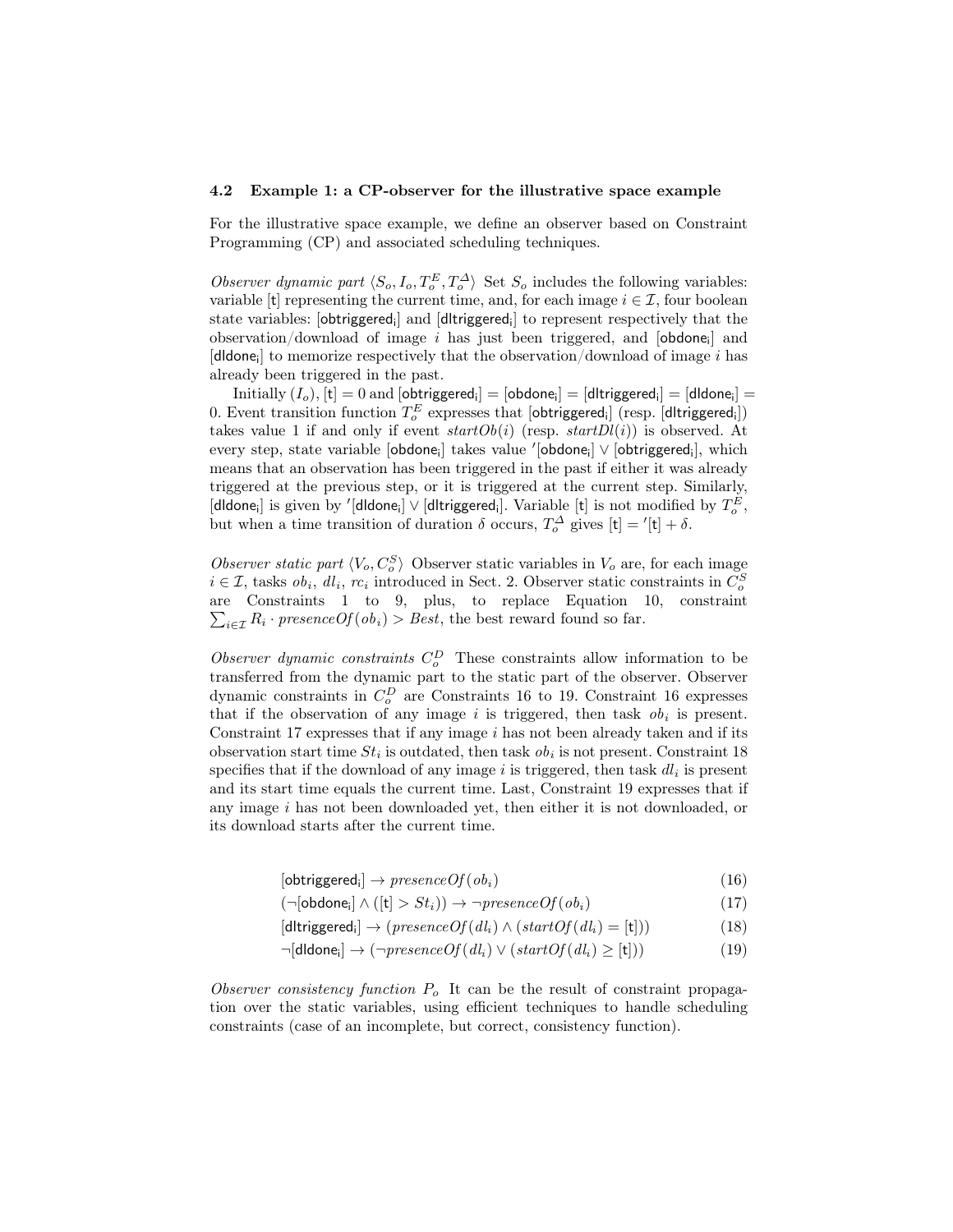#### 4.3 Example 2: an ILP-observer for the Trucks planning problem

We give a second example of observer, based on Integer Linear Programming.

Problem description The planning problem called Trucks is a benchmark of the International Planning Competition (IPC [16]). It involves a set  $P$  of packages, a set  $\mathcal L$  of locations, and a set  $\mathcal T$  of trucks. Each truck has an initial location ( $Lit_{\tau,i} = 1$  if and only if i is the initial location of truck  $\tau$ ). Trucks can load/unload packages and drive between locations. They have a maximum capacity of Np packages. Driving from location  $i \in \mathcal{L}$  to location  $j \in \mathcal{L}$  takes time  $Dd_{i,j}$ . Each package  $p \in \mathcal{P}$  must be transferred from its initial location  $Lip_p$ to its goal location  $Lgp_p$ . The goal is to minimize the makespan, defined as the latest delivery time of a package. Some complex dynamic aspects of the problem are modeled in the dynamic part, such as the fact that packages loaded in a truck must follow a LIFO scheme (Last In First Out), or the fact that trucks may wait and collaborate to deliver packages. The ILP-observer we define actually just computes a lower bound on the makespan to prune search. This bound is obtained by reasoning over a static relaxation of the problem.

Observer dynamic part  $\langle S_o, I_o, T_o^E, T_o^{\Delta} \rangle$  We consider the following observer state variables:

- for each truck  $\tau \in \mathcal{T}$  and each pair of distinct locations  $i, j \in \mathcal{L}$ , integer variable  $[ntDone_{\tau,i,j}]$  representing the number of transfers from location i to location *j* already initiated by truck  $\tau$ ;
- for each package  $p \in \mathcal{P}$ , variable  $[{\sf Inext}_{p}] \in \mathcal{L}$  representing the next location of package p.

Observer static part  $\langle V_o, C_o^S \rangle$  Observer static variables in  $V_o$  give a global view of the truck transfers to be performed over the whole planning horizon. More precisely,  $V<sub>o</sub>$  includes the following variables:

- for each truck  $\tau \in \mathcal{T}$  and each pair of distinct locations  $i, j \in \mathcal{L}$ , integer variable  $nt_{\tau,i,j}$  representing the number of transfers of truck  $\tau$  from i to j;
- $−$  for each truck  $τ ∈ T$ , for each location  $i ∈ L$ , boolean variable  $llt_{τ,i}$  indicating whether or not the last location of  $\tau$  is *i*.

Observer static constraints in  $C_o^S$  are Constraints 20 to 22. Constraint 20 expresses that each truck has a unique last location. Constraint 21 is a flow conservation constraint: for each location  $i$ , the number of transfers towards  $i$ , plus 1 if i is the initial location of  $\tau$ , equals the number of transfers from i, plus 1 if i is the last location of  $\tau$ . Constraint 22 states that the duration consumed by all transfers must be strictly lower than the best makespan Best found so far.

$$
\forall \tau \in \mathcal{T} : \sum_{i \in \mathcal{L}} l l t_{\tau,i} = 1 \tag{20}
$$

$$
\forall \tau \in \mathcal{T}, \forall i \in \mathcal{L} : Lit_{\tau,i} + \sum_{j \in \mathcal{L} \setminus \{i\}} nt_{\tau,j,i} = ll_{\tau,i} + \sum_{k \in \mathcal{L} \setminus \{i\}} nt_{\tau,i,k} \tag{21}
$$

$$
\forall \tau \in \mathcal{T}: \ \sum_{i,j \in \mathcal{L}, i \neq j} n t_{\tau,i,j} \cdot D d_{i,j} \leq Best - 1 \tag{22}
$$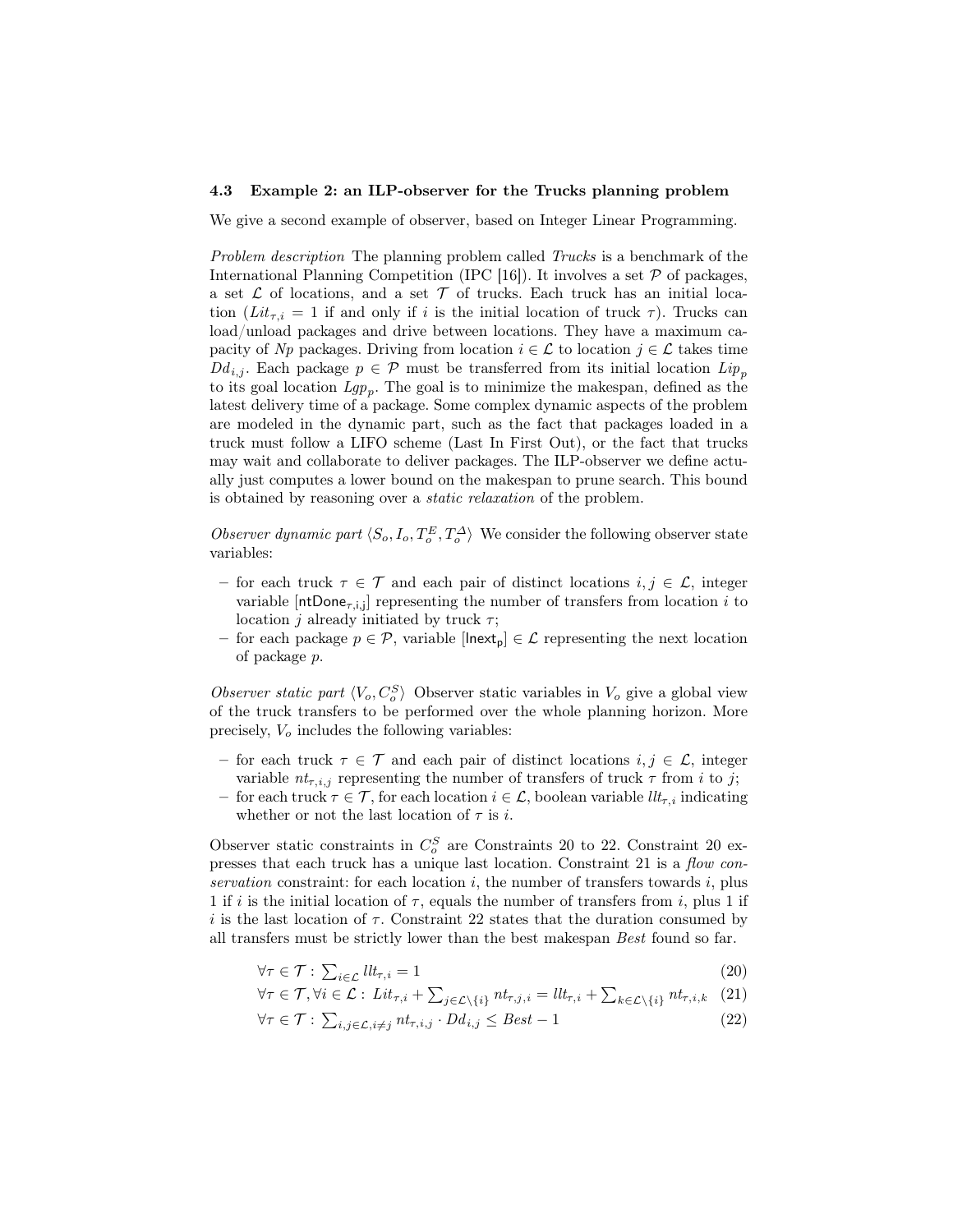Observer dynamic constraints  $C_o^D$  Observer dynamic constraints in  $C_o^D$  are Constraints 23 and 24. Constraint 23 expresses that, for each truck  $\tau$ , the number of transfers from  $i$  to  $j$  is greater than or equal to the number of transfers already initiated. Constraint 24 generates LP-cuts which boost linear problem solving, by using a bound on the total number of transfers from one set of locations  $\mathcal{L}'$ to its complementary  $\mathcal{L} \setminus \mathcal{L}'$ . This bound is equal to number of transfers already initiated from  $\mathcal{L}'$  to  $\mathcal{L} \setminus \mathcal{L}'$ , plus a bound on the remaining number of transfers, computed from the next positions of packages, from the package goal locations, and from the truck capacities.

$$
\forall \tau \in \mathcal{T}, \forall i, j \in \mathcal{L}, i \neq j : nt_{\tau, i, j} \geq [\text{ntDone}_{\tau, i, j}] \tag{23}
$$

$$
\forall \mathcal{L}' \subset \mathcal{L} : \sum_{\tau \in \mathcal{T}, i \in \mathcal{L}', j \in \mathcal{L} \setminus \mathcal{L}'} \frac{n t_{\tau, i, j}}{\sqrt{\sum_{\tau \in \mathcal{T}, i \in \mathcal{L}', j \in \mathcal{L} \setminus \mathcal{L}'} \left[n t \text{Done}_{\tau, i, j}\right] + \left[\#\{p \in \mathcal{P} \mid [\text{Inext}_p] \in \mathcal{L}', \text{Lgp}_p \in \mathcal{L} \setminus \mathcal{L}'\}/Np\right]}}
$$
\n(24)

Observer consistency function  $P<sub>o</sub>$  It can be the result of solving the linear relaxation of the problem (case of an incomplete, but correct, consistency function).

## 5 Forward Search Pruned by Observers

The algorithm we use is a depth-first search combining forward search on CTA and constraint-based reasoning on observers. To handle CTAs, the algorithm maintains a temporal database containing all future events and their arrival time. If current time is  $t$  and if the next time associated with an event in the database is  $t' > t$ , forward search first operates a time transition of duration  $t'-t$ . After that, one event e dated at t' is non deterministically chosen in the temporal database. An assignment p of  $Param_e$  satisfying  $Pre_e$  is selected, and the effect of e is computed using  $Post_e$ . This event transition may activate future events, which are added to the temporal database. Each time an inconsistency is revealed, backtrack occurs and other choices are tried.

On top of this basic mechanism, constraint-based observers can prune search: whenever a new event/time transition is triggered, the observer computes its updated internal state  $s_o$  and adds constraints in  $C_o^D(s_o)$  to its current set of constraints. Consistency function  $P<sub>o</sub>$  is then applied in order to detect inconsistency. Ideally,  $P<sub>o</sub>$  should both return 0 as often as possible, to prune search early, and be computed fast, since it must be applied at each node developed during the forward search. Possible trade-offs for the choice of  $P<sub>o</sub>$  are the use of constraint propagation instead of full search for a CP-observer, the use of the simplex over the linear relaxation for an MIP-observer, or the use of unit resolution for a SAT or PB-observer.

Another key point in the quest for efficiency is the design of observers able to compute their consistency function  $P<sub>o</sub>$  as incrementally as possible (not from scratch) when the current trajectory is extended, that is when new constraints are added. This point can be handled in various ways: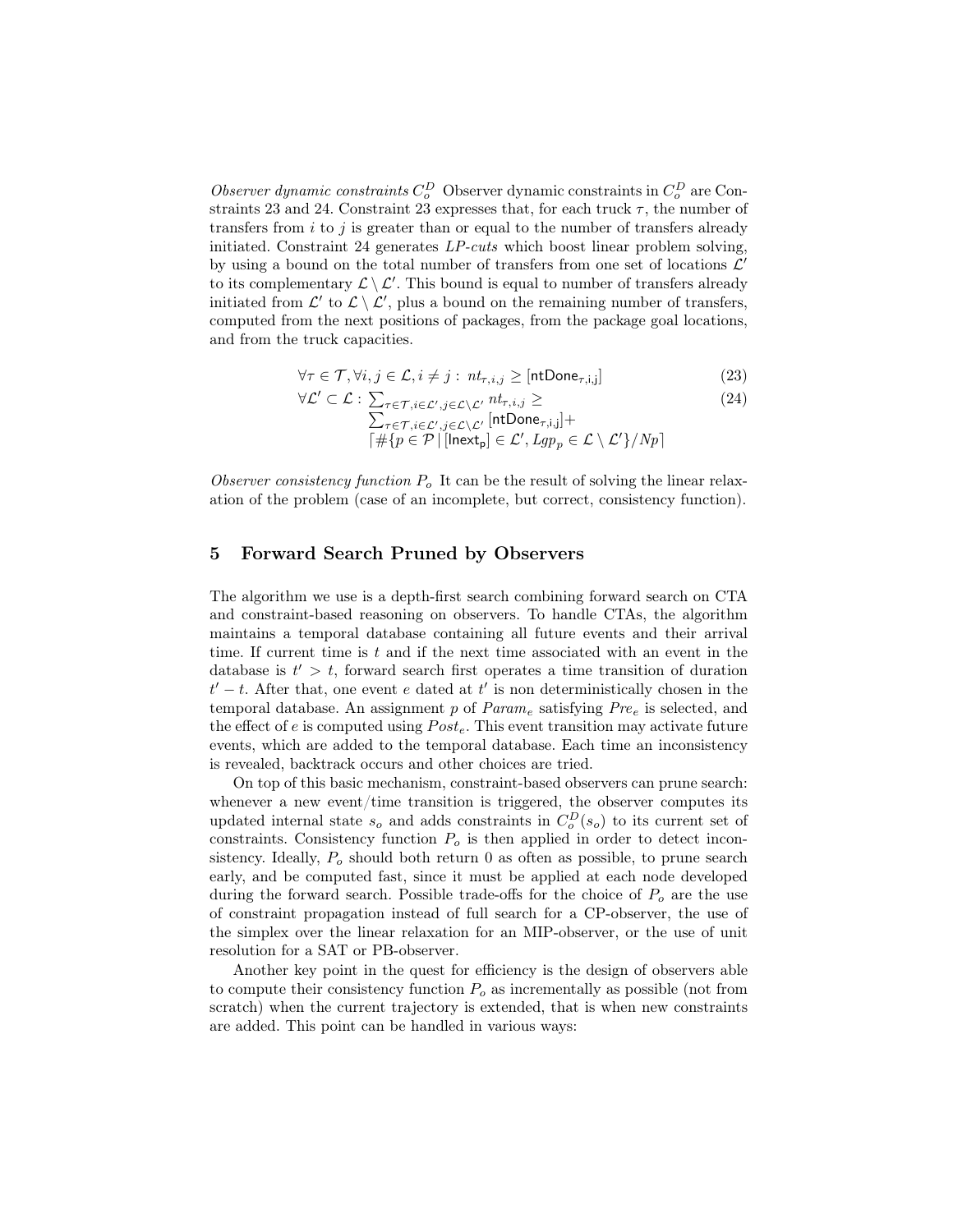- CP-observers whose consistency function  $P<sub>o</sub>$  is constraint propagation are already able to handle incremental constraint addition and re-propagation;
- for MIP-observers whose consistency function  $P<sub>o</sub>$  is the consistency of the linear relaxation, each time the simplex is applied, the optimal real solution found Sol is recorded; when a new state  $s<sub>o</sub>$  is reached and Sol satisfies all linear constraints in  $C_o^D(s_o)$ , then Sol is still valid; otherwise, the simplex must be called again; however, it can be "warmed-up" by using so-called simplex bases in LP, produced during previous applications of the simplex; – for SAT or PB-observers, clauses learnt during search can be reused.

To improve search efficiency, all structures used (domains of values after propagation for CP-observers, simplex solutions and bases for MIP-observers, learnt clauses for SAT or PB-observers) should ideally be backtrackable. This means that combinatorial optimization tools used should either be already backtrackable, or give access to their internal data structures.

## 6 Experiments

The solver developed is written in Java and called CoPlan. Various kinds of observer can be used in CoPlan: (1) CP-observers based on Choco [9], (2) CPobservers based on ILOG CPOptimizer [15], (3) a dedicated CP-observer for pure constraint checking, (4) MIP-observers based on LpSolve [21], (5) MIPobservers based on ILOG CPLEX [15], and (6) SAT or PB-observers based on  $SAT4J$  [25]. All these observers are able to detect inconsistency.

Experiments were performed on an Intel i5-520 1.2GHz, 4GBRAM, and focused on optimal planning (planning with a criterion to be optimized). CoPlan was compared with the last version of CPT [28], the current best optimal planner for temporal domains. This planner takes as input PDDL models and performs a constraint-based search in the space of partial plans. Constraints used in CPT ensure the consistency of plans built with regard to the causal links existing between the establishment of preconditions and the application of actions. As CoPlan benefits from the additional knowledge contained in observers, CoPlan and CPT do not use the same models. The point here is just to determine how interesting it can be to combine static and dynamic models for solving a problem.

Results for IPC domains BlocksWorld (IPC2), Satellite (IPC3), and Trucks (IPC5) are given in Tables 1 to 3. For each instance, the maximum CPU time allowed is of 3600 seconds. Globally, we observed that adding observers can significantly boost complete forward search.

The BlocksWorld domain involves a set of blocks which are stacked on a table, in a certain initial configuration, and which must be successively unstacked and stacked in order to reach a given goal configuration. The objective is to minimize the number of steps necessary to reach the goal. The observer used contains a unique dynamic constraint:  $[\mathsf{step}] + [\mathsf{nblocksNotValid}] < Best$ , where Best, [step], and [nblocksNotValid] represent respectively the best number of steps found so far, the index of the current step, and the number of blocks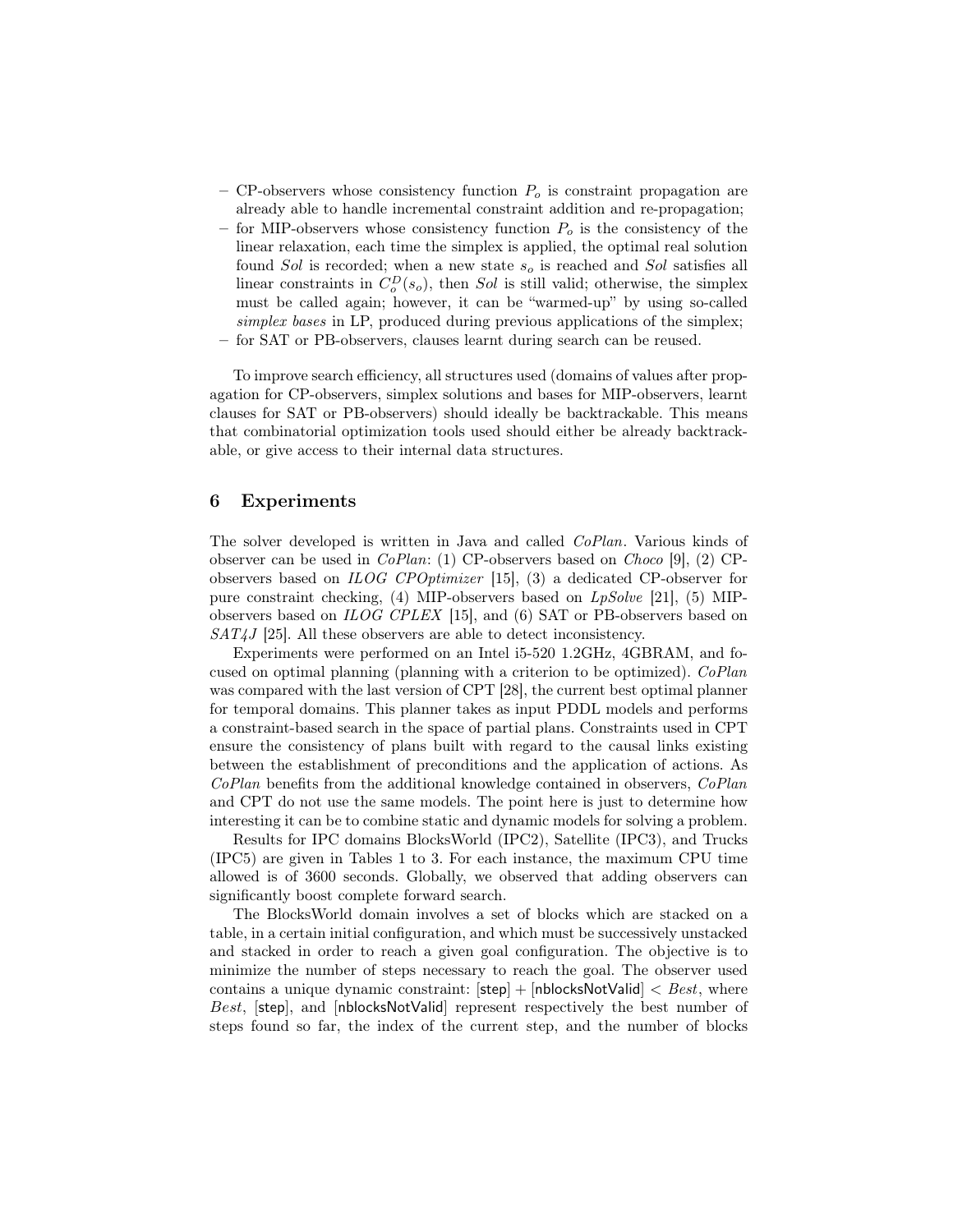| <b>BLOCKSWORLD</b> |                  | CoPlan | <b>CPT</b>              |
|--------------------|------------------|--------|-------------------------|
| Instance           | Opt <sub>1</sub> |        | $CPU$ time $  CPU$ time |
| $bw-10-0$          | 34               | 0.13   | 0.04                    |
| $bw-15-0$          | 40               | 0.18   | 2.50                    |
| $bw-20-0$          | 60               | 0.28   |                         |
| $bw-25-0$          | 82               | 0.57   |                         |
| bw-30-0            | 94               | 141.93 |                         |
| $bw-40-0$          | 134              | 3.11   |                         |
| $bw-50-0$          | 170              | 7.10   |                         |
| $bw-60-0$          | 210              | 15.98  |                         |

Table 1. *CoPlan vs.* CPT for BlocksWorld (IPC1); CPU times in seconds.

whose current position is not valid (the position of a block which must be on the table at the end is valid if and only if it is currently on the table; the position of a block  $b$  which must be on top of a block  $b'$  at the end is valid if and only if it is currently on top of  $b'$  and  $b'$  has a valid position). This constraint is correct because [nblocksNotValid] can be shown to be a lower bound on the number of remaining steps. Table 1 shows a superiority of CoPlan over CPT.

The Satellite domain involves a set of satellites taking images in given orientations. The objective is to minimize the makespan. For this domain, we built a CP-observer based on ILOG CPOptimizer. This observer uses the so-called alternative and no Overlap scheduling constraints available in that tool. We first performed experiments with an incorrect version of this observer, in which consistency function  $P<sub>o</sub>$  returns 0 if and only if  $CPOptimizer$  does not find a solution to the current CP problem in less than 0.1 second. Table 2 shows that the best solution found with this incorrect observer, given in column (Ub), is almost always optimal. To prove optimality, we replaced the incorrect consistency function by a correct one, namely constraint propagation. With this correct observer, CoPlan is slightly faster than CPT on the largest instances. We believe that CPT is competitive thanks to its capacity to directly backtrack on the source of conflicts encountered during search. One advantage of  $CoPlan$  is that it would have no difficulty, in terms of modeling, to deal with other optimization criteria, whereas CPT can only optimize the makespan.

For the Trucks domain presented in Sect. 4.3, we gave for hard instances an initial upper bound on the makespan as an input to both CoPlan and CPT (see column (Ub) in Table 3). We used the ILP-observer presented in the same section, implemented using MIP solver  $LpSolve$ . The advantage of using an ILPobserver here is that ILP variables can have an unbounded domain, which serves to represent plans of unbounded length. Table 3 shows a superiority of CoPlan with regard to CPT. It also shows that the first lower bound on the makespan produced by the ILP-observer is often better than the first one produced by CPT, which is based on the generic planning heuristics  $H_2$  (see columns first Lb). For instances 1 to 6, which involve a unique truck, the first lower bound produced by the ILP-observer is even equal to the optimal makespan.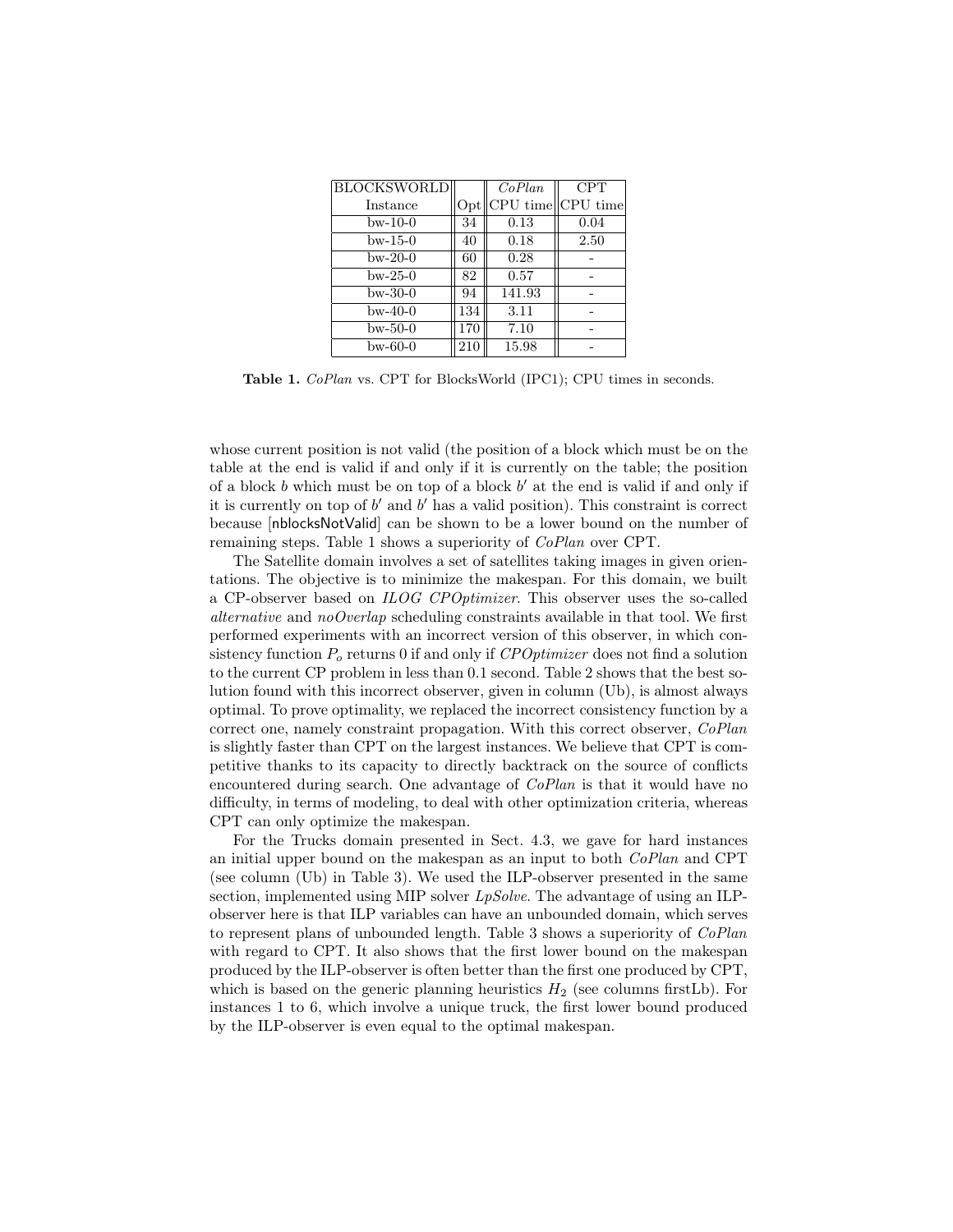| <b>SATELLITE</b> |          | <i>CoPlan</i> incorrect | $CoPlan$ correct | <b>CPT</b> |
|------------------|----------|-------------------------|------------------|------------|
| Instance         | Opt      | CPU time (Ub)           | CPU time         | CPU time   |
| $sat-05$         | 105.2600 | (105.2600)<br>2.01      | 0.74             | 0.06       |
| sat-06           | 64.8245  | (64.8245)<br>1.45       | 0.43             | 0.48       |
| sat-07           | 60.2019  | (60.2019)<br>1.37       | 0.61             | 0.15       |
| sat-08           | 73.9540  | (73.9540)<br>15.50      | 12.22            | 2.40       |
| $sat-09$         | 81.0341  | (81.0341)<br>3.59       | 19.08            | 1.35       |
| $sat-10$         | 104.9550 | (104.9550)<br>2.78      | 1.43             | 0.50       |
| $sat-11$         | 115.8440 | (115.8440)<br>3.16      | 0.77             | 1.05       |
| $sat-12$         | 129.7527 | (129.7527)<br>54.55     |                  | 3162.81    |
| $sat-13$         |          | (113.4714)<br>116.07    |                  |            |
| $sat-14$         | 85.7729  | (86.3763)<br>25.77      | 2975.42          | 3521.17    |
| $sat-15$         | 80.0789  | (80.0789)<br>64.30      | 2010.62          | 2212.29    |

Table 2. CoPlan vs. CPT for Satellite (IPC3, temporal version); CPU times in seconds.

| <b>TRUCKS</b>                  |                      | CoPlan |        | CPT                                 |         |
|--------------------------------|----------------------|--------|--------|-------------------------------------|---------|
| Instance (Ub)                  | Opt                  |        |        | CPU time first Lb CPU time first Lb |         |
| T-01 $(+\infty)$               | 843.2                | 0.27   | 843.2  | 0.01                                | 815.6   |
| T-02 $(+\infty)$               | 1711.4               | 0.14   | 1711.4 |                                     | 770.11  |
| $\overline{T}$ -03 $(+\infty)$ | 1202.6               | 0.51   | 1202.6 | 0.14                                | 901.5   |
| T-04 $(+\infty)$               | 2629.4               | 0.43   | 2629.4 | 4.43                                | 981.8   |
| $T-05 (+\infty)$               | $\vert 1671.6 \vert$ | 0.55   | 1671.6 |                                     | 617.0   |
| $T-06 (+\infty)$               | 4319.0               | 1.10   | 4319.0 | 663.86                              | 2048.82 |
| $T-07(1500.0)$                 | 1236.6               | 491.1  | 1030.6 |                                     | 875.91  |
| $T-08(2000.0)$                 | 1697.4               | 1839.5 | 1380.5 | 2454.56                             | 1691.4  |
| $T-09(2500.0)$                 | 2241.8               | 2160.2 | 2181.0 |                                     | 1746.8  |
| $T-10(1800.0)$                 |                      |        | 1372.6 |                                     | 1485.6  |
| $T-11(2000.0)$                 |                      |        | 1373.1 |                                     | 1314.6  |

Table 3. CoPlan vs. CPT for Trucks (IPC5, temporal version); CPU times in seconds.

## 7 Conclusion

This paper has presented a way of combining static and dynamic models for representing and solving planning and scheduling problems. The great flexibility of the framework proposed should allow the reasoning capabilities in both kinds of model to be efficiently combined for each problem at hand. For example, several observers could be combined for reasoning on the same problem. First results have been obtained with pruning observers which allow the search on dynamic models to be pruned early. In another direction, it would be interesting to explore the use of heuristic observers which would allow this search to be guided, by providing a heuristic choice between alternatives.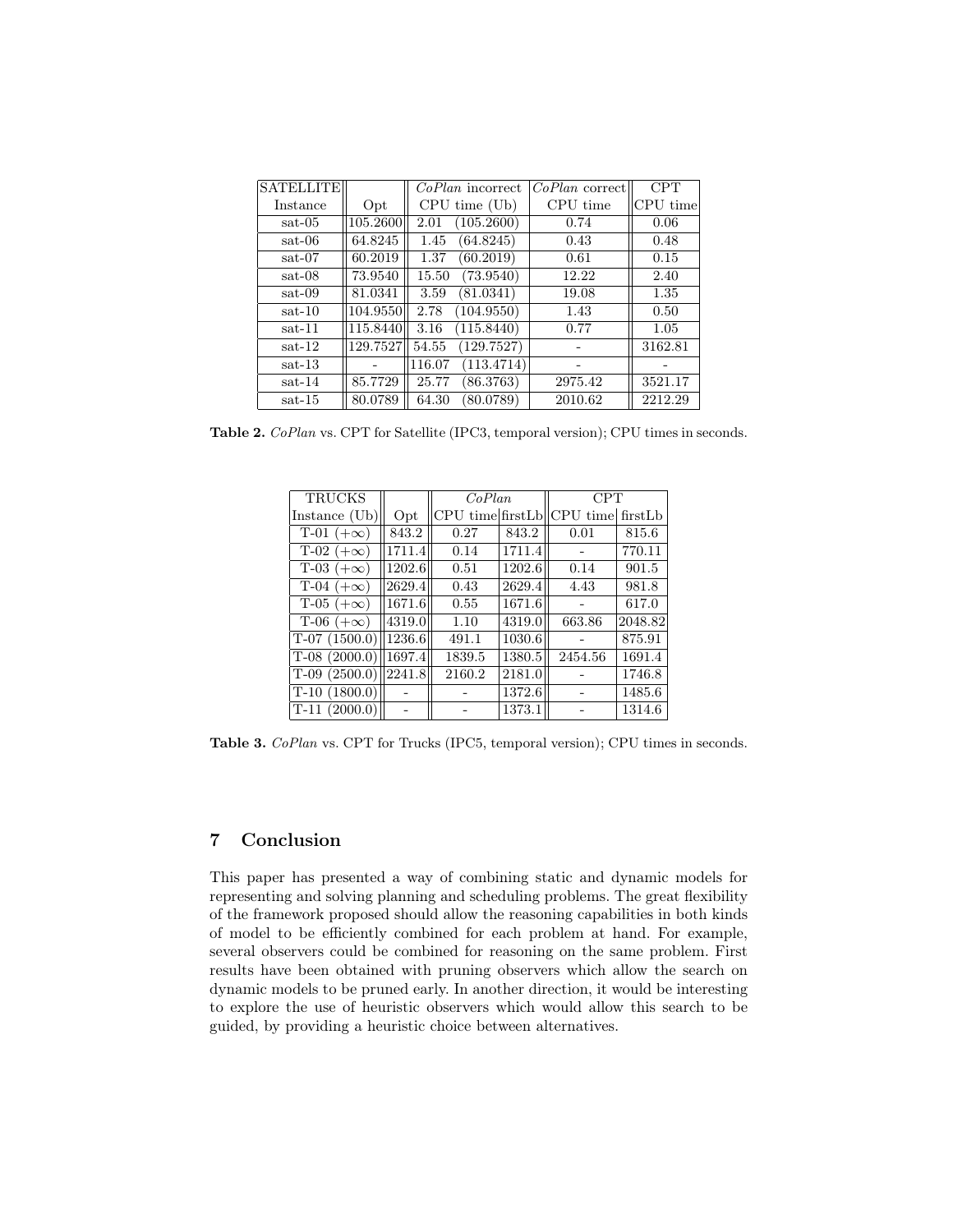## References

- 1. Alur, R., Dill, D.: A Theory of Timed Automata. Journal of Theoretical Computer Science 126(2), 183–235 (1994)
- 2. Bacchus, F., Kabanza, F.: Planning for Temporally Extended Goals. Annals of Mathematics and Artificial Intelligence 22(1-2), 5–27 (1998)
- 3. Bacchus, F., Kabanza, F.: Using Temporal Logics to Express Search Control Knowledge for Planning. Artificial Intelligence 16, 123–191 (2000)
- 4. Baptiste, P., Pape, C.L., Nuijten, W.: Constraint-based Scheduling: Applying Constraint Programming to Scheduling Problems. Kluwer Academic Publishers (2001)
- 5. van Beek, P., Chen, X.: CPlan: A Constraint Programming Approach to Planning. In: Proc. of the 16th National Conference on Artificial Intelligence (AAAI-99). pp. 585–590. Orlando, FL, USA (1999)
- 6. Biere, A., Heule, M., van Maaren, H., Walsh, T. (eds.): Handbook of Satisfiability. IOS Press (2009)
- 7. Bockmayr, A., Dimopoulos, Y.: Integer Programs and Valid Inequalities for Planning Problems. In: Proc. of the 5th European Conference on Planning (ECP-99). pp. 239–251. Durham, UK (1999)
- 8. Cassandras, C., Lafortune, S.: Introduction to Discrete Event Systems. Springer (2008)
- 9. CHOCO Team: CHOCO, http://www.emn.fr/z-info/choco-solver/
- 10. Clarke, E., Grumberg, O., Peled, D.: Model Checking. MIT Press (1999)
- 11. Fikes, R., Nilsson, N.: STRIPS: a New Approach to the Application of Theorem Proving. Artificial Intelligence 2, 189–208 (1971)
- 12. Fox, M., Long, D.: PDDL2.1 : An Extension to PDDL for Expressing Temporal Planning Domains. Journal of Artificial Intelligence Research 20, 61–124 (2003)
- 13. Fox, M., Long, D.: Modelling Mixed Discrete-Continuous Domains for Planning. Journal of Artificial Intelligence Research 27, 235–297 (2006)
- 14. Frank, J., Jónsson, A.: Constraint-Based Attribute and Interval Planning. Constraints 8(4), 339–364 (2003)
- 15. IBM ILOG: Cplex optimization studio, http://www-01.ibm.com/software/integration/optimization/cplex-optimization-studio/
- 16. IPC: International Planning Competition, http://ipc.icaps-conference.org/
- 17. Kautz, H., Selman, B.: Planning as Satisfiability. In: Proc. of the 10th European Conference on Artificial Intelligence (ECAI-92). pp. 359–363. Vienna, Austria (1992)
- 18. Kautz, H., Walser, J.: Integer Optimization Models of AI Planning Problems. Knowledge Engineering Review 15(1), 101–117 (2000)
- 19. Kvarnström, J., Doherty, P.: TALplanner: A Temporal Logic Based Forward Chaining Planner. Annals of Mathematics and Artificial Intelligence 30, 119–169 (2001)
- 20. Laborie, P., Ghallab, M.: Planning with Sharable Resource Constraints. In: Proc. of the 14th International Joint Conference on Artificial Intelligence (IJCAI-95). pp. 1643–1651. Montréal, Canada (1995)
- 21. lp\_solve Team: lp\_solve, http://lpsolve.sourceforge.net/
- 22. Nau, D., Au, T., Ilghami, O., Kuter, U., Murdock, W., Wu, D., Yaman, F.: SHOP2: An HTN planning system. Journal of Artificial Intelligence Research 20, 379–404 (2003)
- 23. Nemhauser, G., Wolsey, L.: Integer and Combinatorial Optimization. John Wiley & Sons (1988)